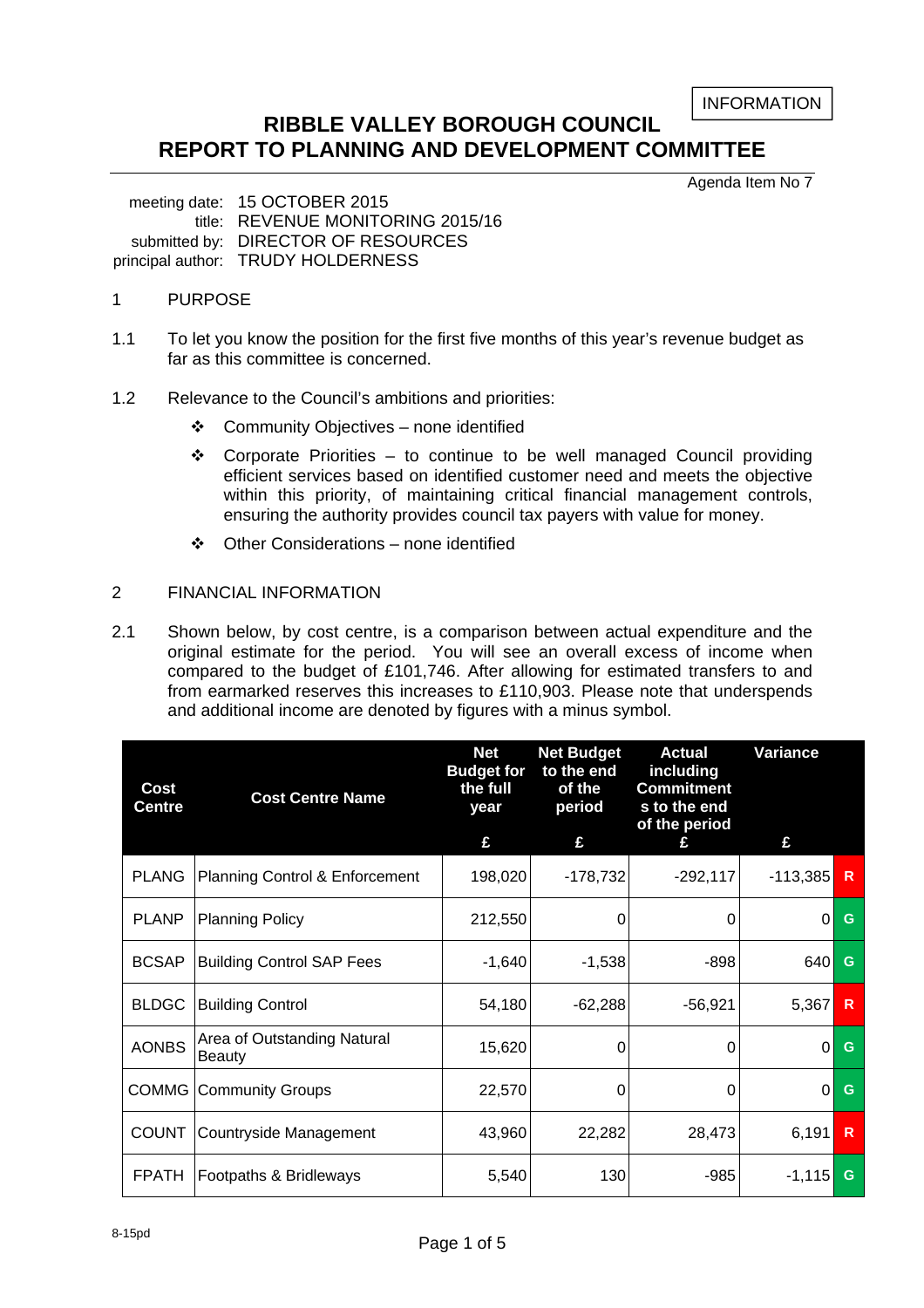| Cost<br>Centre | <b>Cost Centre Name</b>                         | <b>Net</b><br><b>Budget for</b><br>the full<br>year<br>£ | <b>Net Budget</b><br>to the end<br>of the<br>period<br>£ | <b>Actual</b><br>including<br><b>Commitment</b><br>s to the end<br>of the period<br>£ | Variance<br>£ |   |
|----------------|-------------------------------------------------|----------------------------------------------------------|----------------------------------------------------------|---------------------------------------------------------------------------------------|---------------|---|
| HIGHH          | <b>High Hedges</b>                              | 820                                                      | 0                                                        |                                                                                       | $\Omega$      | G |
| <b>CONSV</b>   | <b>Conservation Areas</b>                       | 9,530                                                    | 0                                                        | 0                                                                                     | $\Omega$      | G |
| <b>PENDU</b>   | Pendle Hill User Group                          | 0                                                        | 0                                                        | 600                                                                                   | 600           | G |
| <b>PLSUB</b>   | <b>Grants and Subscriptions</b>                 | 15,590                                                   | 0                                                        | $\Omega$                                                                              | 00            | G |
| <b>CINTR</b>   | <b>Clitheroe Integrated Transport</b><br>Scheme | 6,440                                                    | 44                                                       | $\Omega$                                                                              | -44           | G |
|                | <b>Total net cost of services</b>               | 583,180                                                  | $-220,102$                                               | $-321,848$                                                                            | $-101,746$    |   |

| Items added to / (taken from) balances and reserves                            |                                        |         |            |            |            |  |  |  |
|--------------------------------------------------------------------------------|----------------------------------------|---------|------------|------------|------------|--|--|--|
| <b>PLBAL</b><br>H <sub>234</sub>                                               | <b>Building Control Reserve Fund</b>   | 3,020   | 65,313     | 60,656     | $-4,657$   |  |  |  |
| <b>PLBAL</b><br>H <sub>273</sub>                                               | Pendle Hill User Group Reserve<br>Fund | 0       | 0          | -600       | $-600$     |  |  |  |
| <b>PLBAL</b><br><b>Planning Equipment Reserve</b><br>Fund<br>H <sub>33</sub> 7 |                                        | 0       | 0          | $-3,900$   | $-3,900$   |  |  |  |
|                                                                                | <b>Net Balances and Reserves</b>       | 3,020   | 65,313     | 56,156     | $-9,157$   |  |  |  |
|                                                                                |                                        |         |            |            |            |  |  |  |
| <b>Net Expenditure</b>                                                         |                                        | 586,200 | $-154,789$ | $-265,692$ | $-110,903$ |  |  |  |

2.2 The variations between budget and actuals have been split into groups of red, amber and green variance. The red variances highlight specific areas of high concern, for which budget holders are required to have an action plan. Amber variances are potential areas of high concern and green variances are areas that currently do not present any significant concern.

| <b>Key to Variance shading</b>             |   |
|--------------------------------------------|---|
| Variance of more than £5,000 (Red)         | R |
| Variance between £2,000 and £4,999 (Amber) |   |
| Variance less than £2,000 (Green)          |   |

2.3 We have then extracted the main variations for the items included in the red shaded cost centres and shown them with the budget holder's comments and agreed action plans, in Annex 1.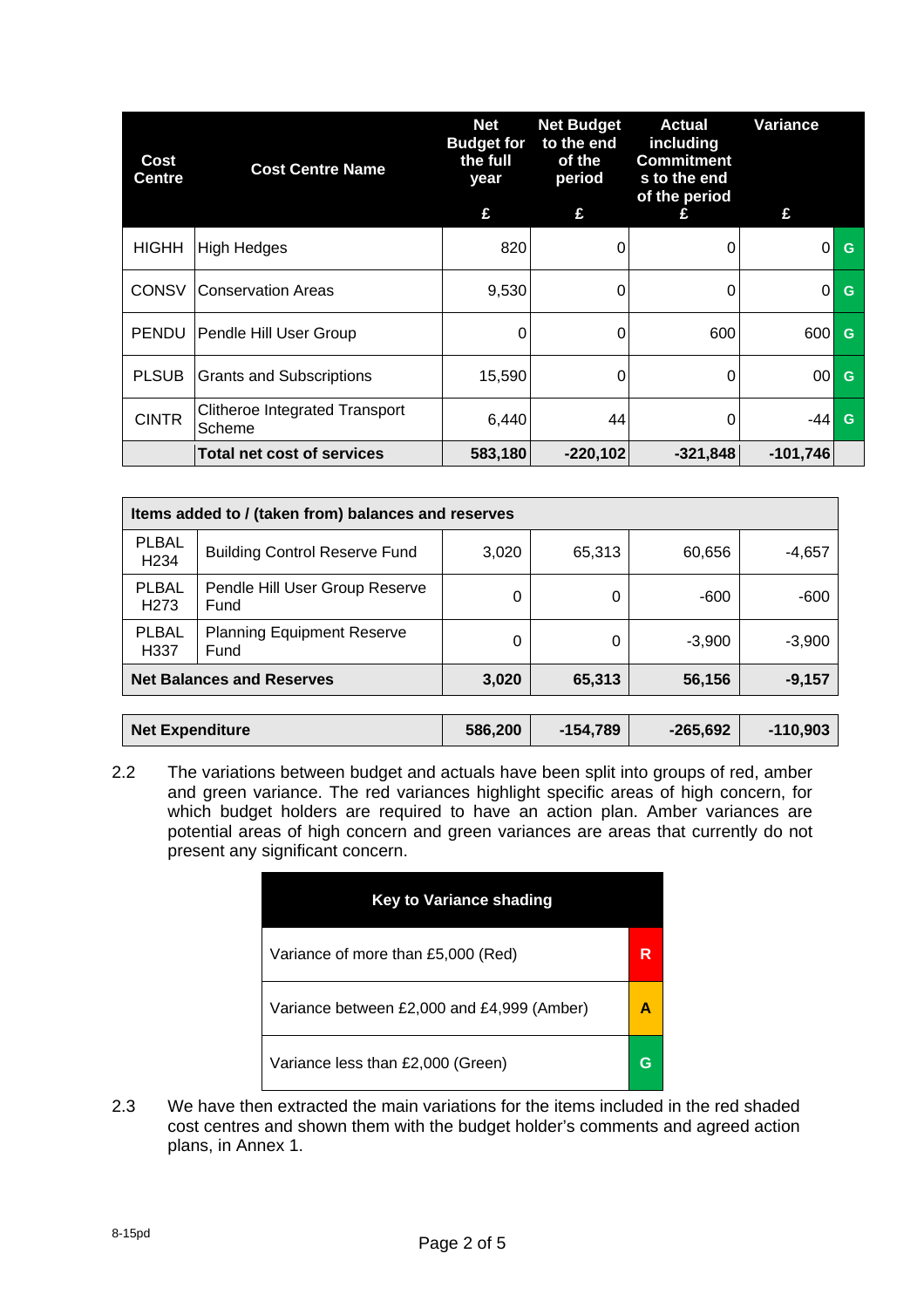- 2.4 The main variations for items included in the amber shaded cost centres are shown with budget holders' comments at Annex 2.
- 2.5 In summary the main areas of variance which are unlikely to rectify themselves by the end of the financial year are summarised below. Please note favourable variances are denoted by figures with a minus symbol.

# 2.6

| <b>Description</b>                                                                                                                                                                                                                                                                                                      | <b>Variance to end</b><br>of August 2015 |
|-------------------------------------------------------------------------------------------------------------------------------------------------------------------------------------------------------------------------------------------------------------------------------------------------------------------------|------------------------------------------|
| <b>PLANG - Planning Control</b><br>A number of large planning applications have been submitted<br>which were not anticipated when setting the original budget for<br>the year. If this trend continues, any additional income over<br>and above the budget will be used to replenish the planning<br>earmarked reserve. | $-115,913$                               |
| <b>PLANG - Planning Control</b><br>Expenditure on planning notices has increased as a result of<br>the increase in planning applications, many of which require<br>adverts.                                                                                                                                             | 5,525                                    |
| <b>BLDGC - Building Control</b><br>The building control function of the council continues to work in<br>a very competitive market resulting in below average income<br>being received for the period.                                                                                                                   | 6,417                                    |

#### 3 CONCLUSION

- 3.1 The comparison between actual and budgeted expenditure shows an overall excess of income when compared to the budget of £101,746. After allowing for estimated transfers to and from earmarked reserves this increases to £110,903 for the first five months of the financial year 2015/16.
- 3.2 The main reason is the increase in income of £115,913 from planning applications. However this situation can fluctuate greatly depending on whether any applications are received for a major development. Should this trend continue, any additional income over and above the budget will be used to replenish the planning earmarked reserve.

SENIOR ACCOUNTANT

### TRUDY HOLDERNESS DIRECTOR OF RESOURCES

PD8-15-TH/AC 2 October 2015

BACKGROUND WORKING PAPERS Planning & Development Committee budget monitoring working papers 2015/16

For further information please ask for Trudy Holderness.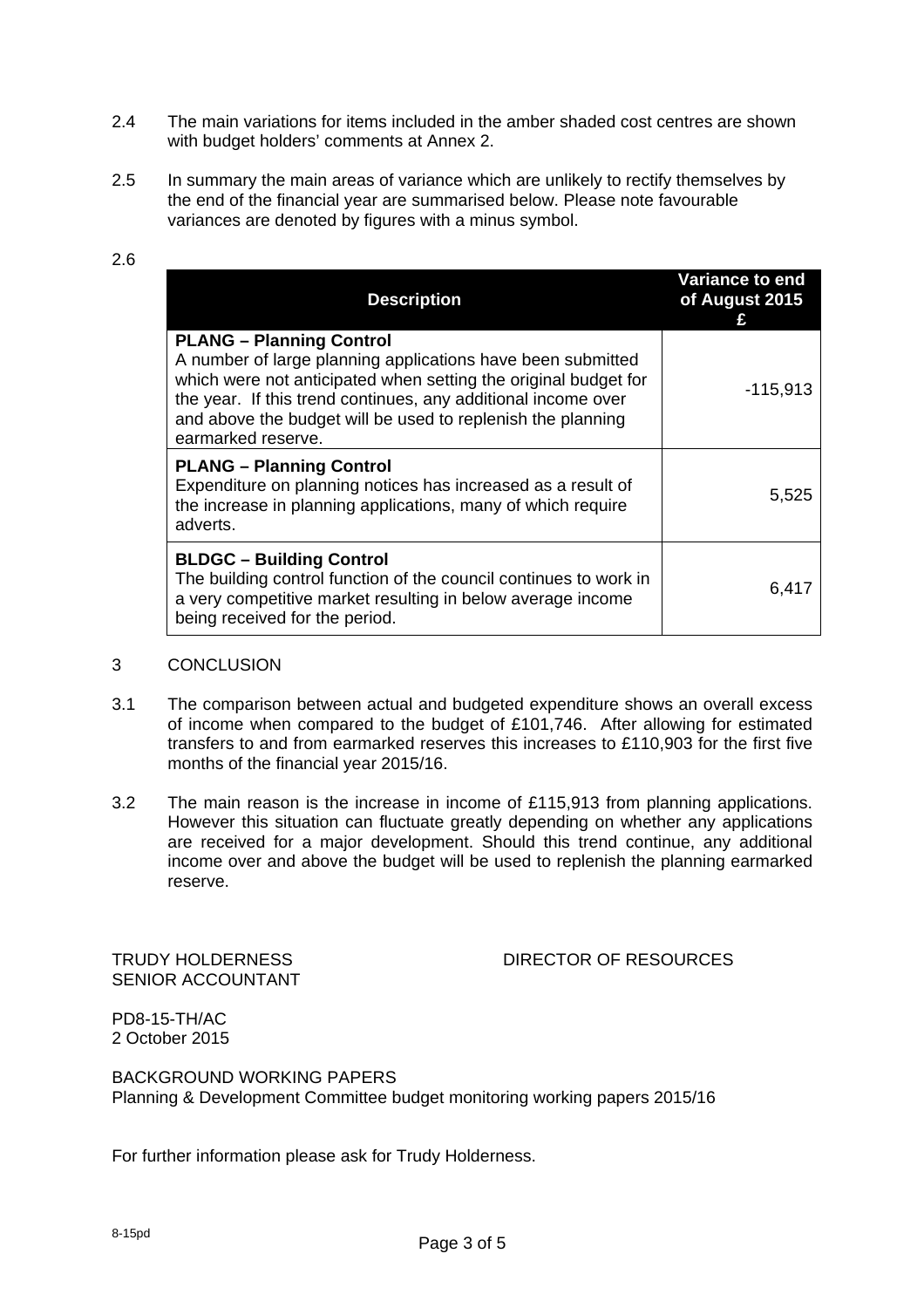#### **PLANNING & DEVELOPMENT COMMITTEE**

#### **RED VARIANCES**

| <b>Ledger Code</b> | <b>Ledger Code Name</b>                                      | <b>Budget</b><br>for the<br><b>Full</b><br>Year | <b>Budget</b><br>to the<br>end of<br>the<br>period | <b>Actual</b><br>including<br><b>Commitments</b><br>to the end of<br>the period | <b>Variance</b> |                         | <b>Reason for</b><br>Variance                                                                                                                                                  | <b>Action Plan as agreed</b><br>between the Budget<br><b>Holder and Accountant</b>                                                                |
|--------------------|--------------------------------------------------------------|-------------------------------------------------|----------------------------------------------------|---------------------------------------------------------------------------------|-----------------|-------------------------|--------------------------------------------------------------------------------------------------------------------------------------------------------------------------------|---------------------------------------------------------------------------------------------------------------------------------------------------|
| BLDGC/8405n        | <b>Building Control / Building</b><br><b>Regulation Fees</b> | $-178,000$                                      | $-74,208$                                          | $-87,791$                                                                       | 6,417           | R                       | The Council's<br>building control<br>section continues<br>to work in a very<br>competitive market<br>resulting in below<br>average income<br>being received for<br>the period. | Continue to monitor and<br>make adjustment to<br>estimate when they are<br>reviewed.                                                              |
| <b>PLANG/3261</b>  | <b>Planning Control / Statutory</b><br><b>Notices</b>        | 12,980                                          | 5,410                                              | 10,935                                                                          | 5,525           | $\mathsf{R}$            | The expenditure on<br>planning notices<br>has increased as a<br>result of an<br>increase in<br>planning<br>applications, many<br>of which require<br>adverts.                  | Continue to monitor and<br>make adjustment to<br>estimate when they are<br>reviewed.                                                              |
| PLANG/8404u        | Planning Control / Planning<br>Fees                          | $-443,950$                                      | $-185,082$                                         | $-300,995$                                                                      | $-115,913$      | $\overline{\mathsf{R}}$ | A number of high<br>value planning<br>applications have<br>been received<br>which were not<br>anticipated when<br>the original budget<br>was determined.                       | If this trend continues, any<br>additional income over and<br>above the budget will be<br>used to replenish the<br>planning earmarked<br>reserve. |